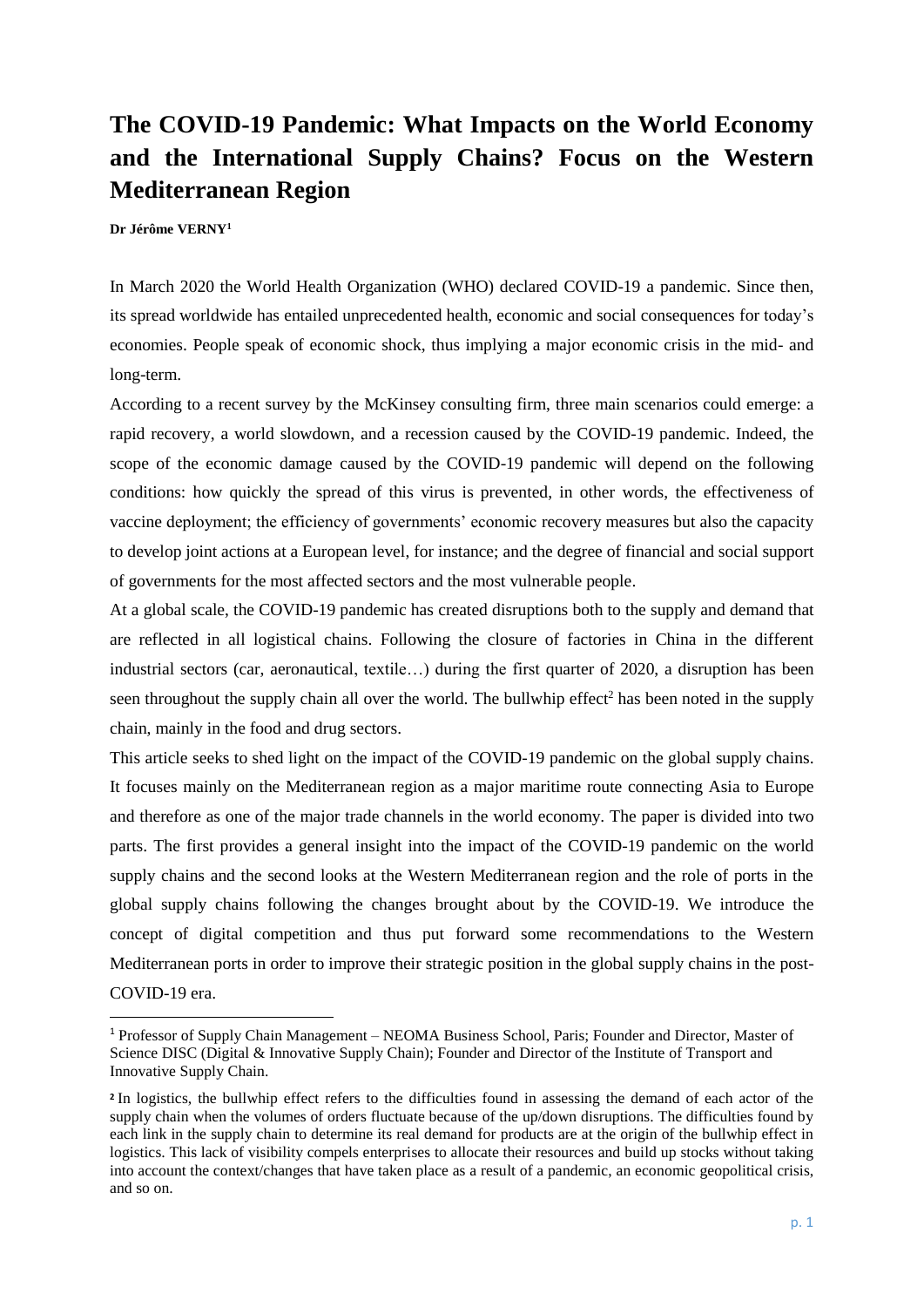## **The COVID-19 Pandemic Revealing the Weakness of the Globalised Supply Chains**

#### **Understanding the Global Supply Chains**

The COVID-19 has revealed the weakness of the world logistics system. Indeed, the accelerated globalisation of the economy in the last 20 decades and the growing internationalisation of exchanges have contributed to the establishment of vast and complex supply chains. These depend on distant supply sources that are often difficult to control in contexts of health crises such as the COVID-19. Let's take as an example the pharmaceutical industry: according to the Académie nationale de pharmacie in France, 80% of the active principles used in the world would be currently manufactured in China, India and some Southeast Asian countries (Académie nationale de pharmacie, 2020). The geographical dispersion of these supply sources is bound to disrupt the activities of the actors at the bottom of the pharmaceutical industry, closest to the consumer markets.

In the last few decades, the facilitation of exchanges and the scale economies provided by containerisation (over 20,000 twenty-foot equivalent units [TEU] on a single container ship in 2020 compared to 8,500 TEU in the early 2000s) help reinforce the base of the internationalisation of trade. In addition, there is an ongoing research on optimisation of stocks from the supplier to the final client as well as an emphasis on the comparative advantages of each territory in the world (accessibility to raw materials, cost of low-skilled labour, industrial cluster such as Shenzhen, which accounts for half of the world production of mobile phones, and so on). As incredible as it may seem, the only objective of these strategic choices for the vast supply chains that are always more internationalised is to offer the final client products at increasingly competitive prices.

The post-COVID-19 crisis era is likely to question the dependence of modern economies on distant overseas suppliers, giving the impression of a loss of economic and industrial autonomy. Companies such as Intel, Proctor & Gamble, General Motors and Walmart are well prepared for the potential disruptions of their international supply chain. They all have a protocol concerning the decisions to make when an unexpected crisis occurs.

### **Introducing Supply Chain Risk Management**

The notion of risk management is defined as the probability of an event/incident occurring. In a supply chain, this might concern diverse hazards (ruptures in suppliers, peak demand, lack of shipping capacities, and so on). These repercussions, recognised by the literature, are often formalised by the bullwhip effect concept. The COVID-19 pandemic has revealed the vulnerability of the supply chains faced with the need to anticipate and model risks before they occur.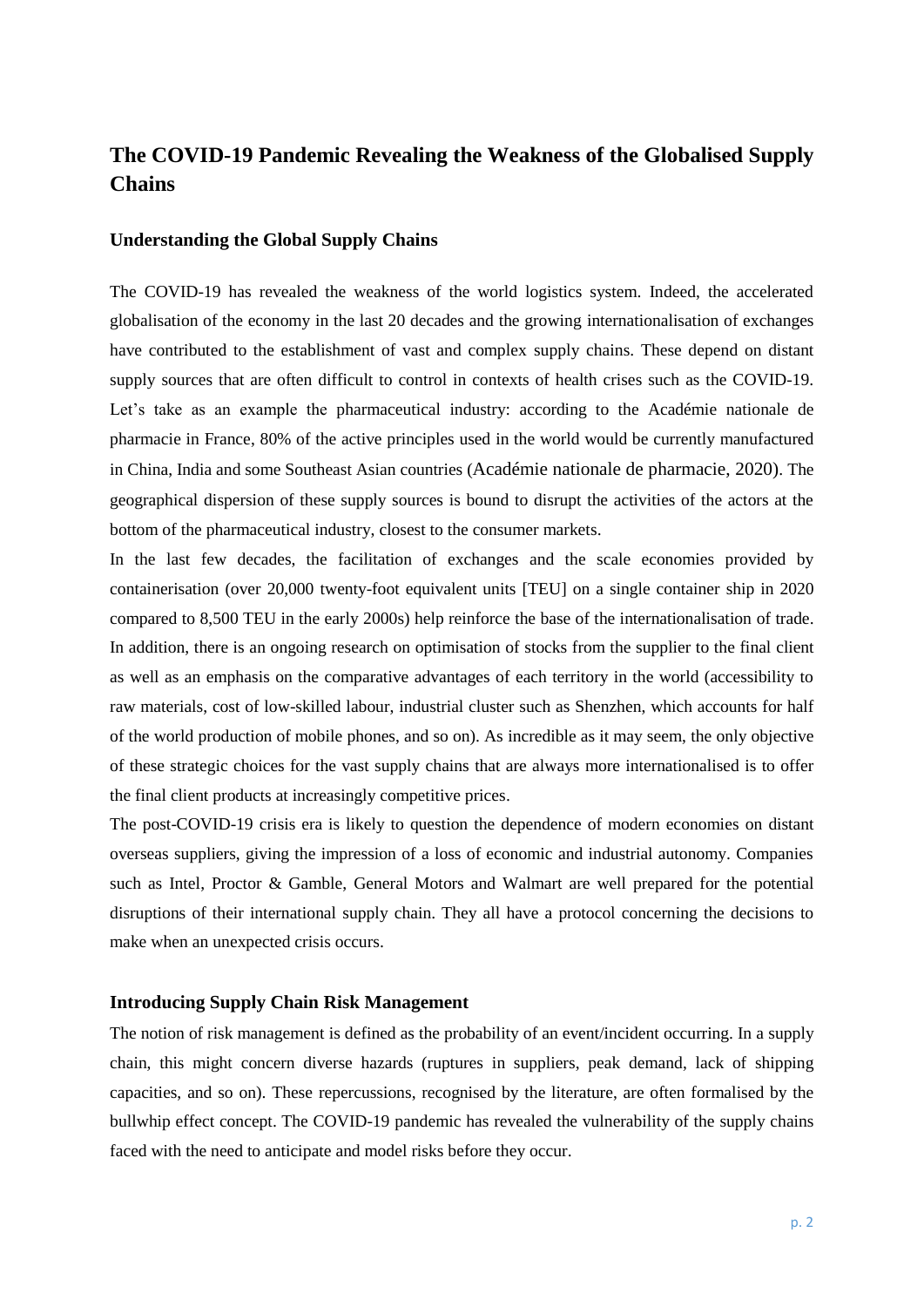From this point of view, the new digital technologies, such as the Internet of things (IoT), cloud computing, artificial intelligence, machine learning, 5G, and so on, can help better integrate supply chain risk management in the supply chain design. These technologies could in the future notably improve the visibility of flows within the supply chain. The increased connectivity and visibility of the international supply chain would enable the supply chain actors to assess and anticipate the risks. Such proactivity is necessary to deploy the appropriate strategies to respond to a "pandemic"-type crisis. The figure below features a conceptual framework enabling the integration of the risk management notion and how to prepare thanks to the contribution of digital technologies:







## **Focus on the Western Mediterranean Region**

#### **Towards a Smart and Inclusive Regionalisation of the Mediterranean Economies**

The Mediterranean is considered an economic area marked by great disparities in terms of economic development between the two shores. With its 450 million inhabitants, it is one of the largest consumption basins. Its presence on the Asia-Europe sea route gives it a status of a sea of transit and place of passage of flows aimed at the northern range ports. The current crisis puts on the agenda of the economic policies of Mediterranean countries the issue of the economic regionalisation and spatial reorganisation of the value chain for certain strategic sectors with strong potential in terms of R&D but also of outlets in the Mediterranean during the post-COVID-19 era.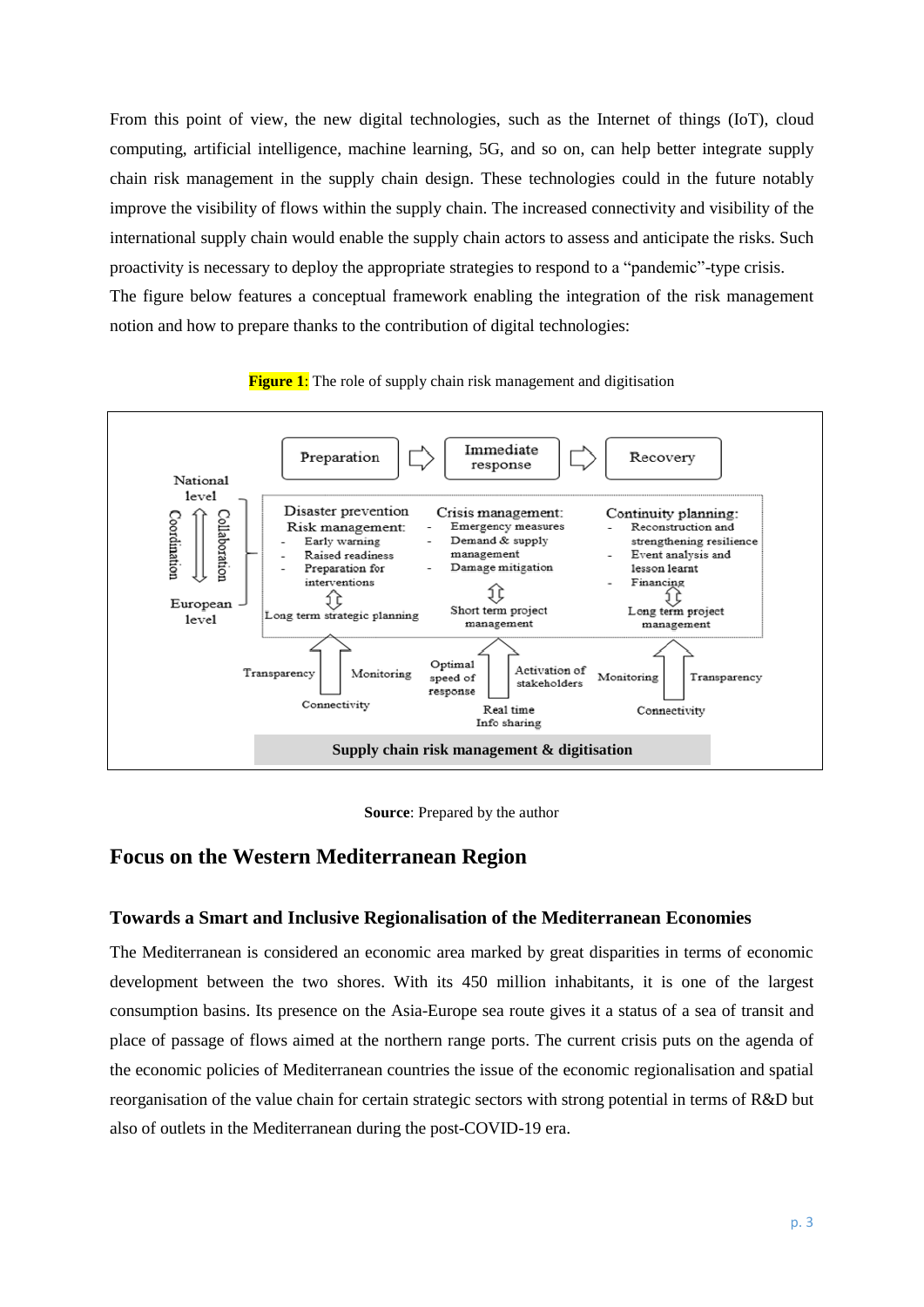We should note that, since the emergence of the COVID-19 pandemic, the actors of the pharmaceutical industry have been concerned about the weak level of control of the logistical flows for the active principles in particular. Although R&D and industrial production are still present in Europe, the production of the active principles has long been relocated especially in China and India. In this respect, some countries including France have launched industrial projects aimed at relocating some links in the value chain of the pharmaceutical industry. Greater coordination at the Euro-Mediterranean level will be necessary to entrench these regionalisation/industrial relocation strategies.

### **Towards Digital Cooperation between the Western Mediterranean Ports**

Cooperation in terms of research, development and innovation (R&D&I) focused on digital technologies and their capacity to question the existing ecosystems could be formalised under the concept of "digital cooperation". The spearhead of this model of cooperation lies in the capacity of the actors to communicate and share data and later bring together innovative initiatives with an ecosystemic approach enabling the emergence of smart ports.

Digital cooperation based on experimentation with technological solutions will undoubtedly develop very quickly in the coming years. The COVID-19 crisis and its bullwhip effects on the international supply chains seem to strengthen the resilience of the ports and their ecosystems. This resilience could, with time, boost the innovation processes and the development at scale of new technologies (digitisation, automation, optimisation).

Recently, OneConnect Financial Technology Co., in partnership with China Merchants Group, has launched the platform project to enable exchanges and international logistics based on the blockchain technology. In a pilot test, 200 TEU were exchanged with the partner Chinese ports. The technology linking the ports has reduced the logistical import and export processes from five to seven days to only two days. The shipping and tariff costs for the enterprises have also decreased by 30% (Port Technology, 2020). Another example is that of the American enterprise CUBEX GLOBAL,<sup>3</sup> which has developed a marketplace enabling it to propose cargo capacities available inside the containers. An optimisation algorithm providing a 3D view and visual representation of optimal container internal loading.

**Figure 2:** Optimisation model developed by CUBEX GLOBAL

1

<sup>3</sup> [http://cubex.global/web/index.php#](http://cubex.global/web/index.php)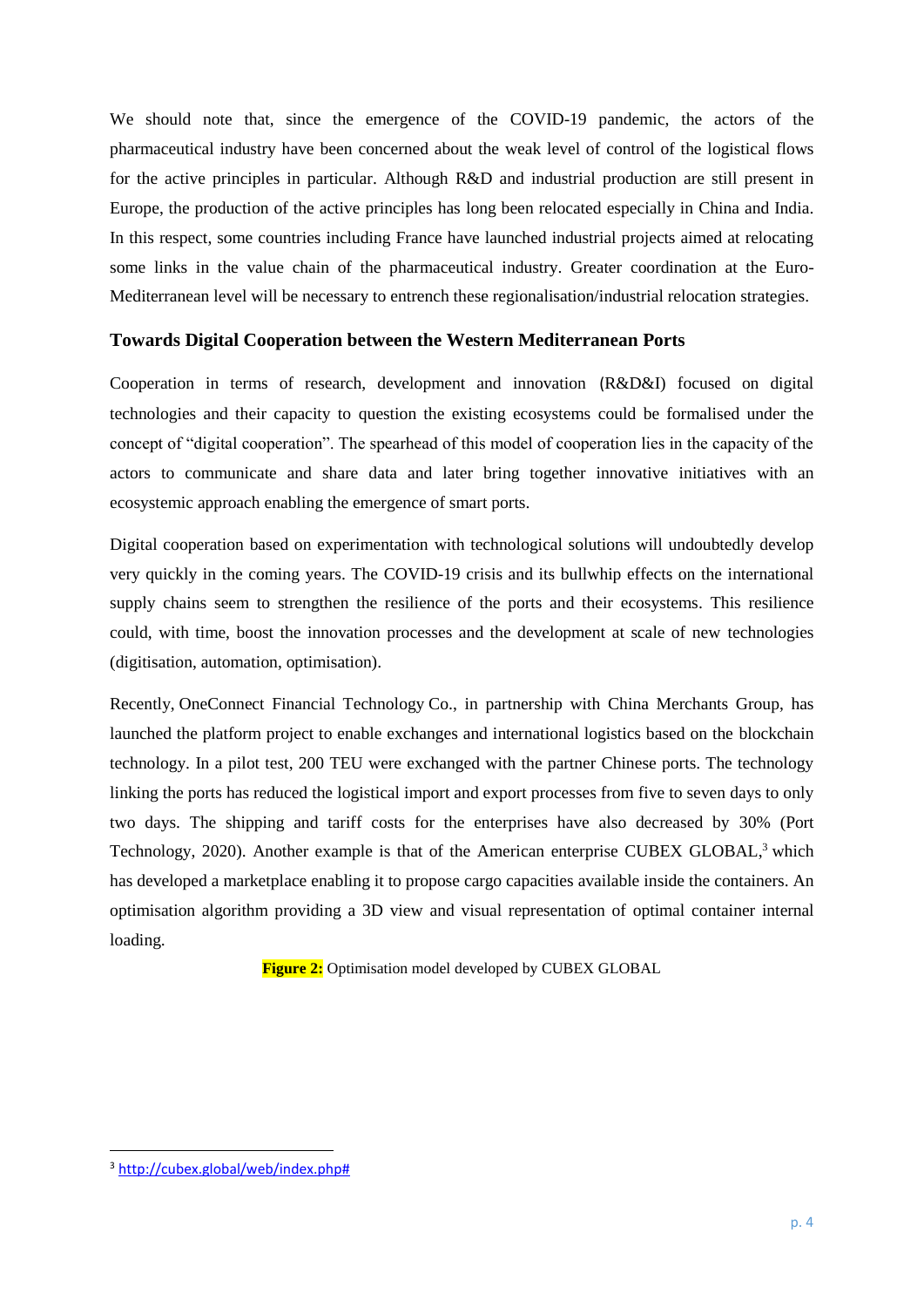

**Source**: CUBEX GLOBAL 2020

This marketplace has the advantage of optimisation of loading ratio of the containers and consequently of the ships for better productivity (economy of scale) and better environmental performance (reduction of externalities of maritime transport). This solution could in the long term be extended to the case of empty containers by offering this visibility in real time thanks to the digital twin of the container but also by extending its application to port terminals. In the Mediterranean, North-South trade imbalances at the level of maritime transport can be seen in the volume of empty containers moved that affect the optimisation and profitability of port operations. Solutions like the aforementioned can provide performance and productivity gains for the port terminals in the Mediterranean.

Digital twins in the ports also offer a new field of deployment of advanced digital cooperation between the port communities. A digital twin is a replica of the port and its facilities enabling optimisation of port operations, anticipation of the arrival of the ships and more globally the reduction by over 10% of the costs of port operations. Northern range ports such as Rotterdam and Antwerp have already initiated pilot projects exploring the potential of digital twins. Solution integrators, such as those supplied by Bosch, enable the construction of tailored solutions for port communities. The ports of the Mediterranean must encourage the emergence of ecosystems devoted to innovation to accelerate port operation digitisation projects. In this respect, the Med Ports Association is an initiative bringing together 23 ports of the Mediterranean at a regional scale. Initiatives more focused on the technological and digital sections must be developed prioritising a bottom-up approach; that is, based on the needs of clients, ship-owners and shippers.

**Figure 3:** The pillars of digital cooperation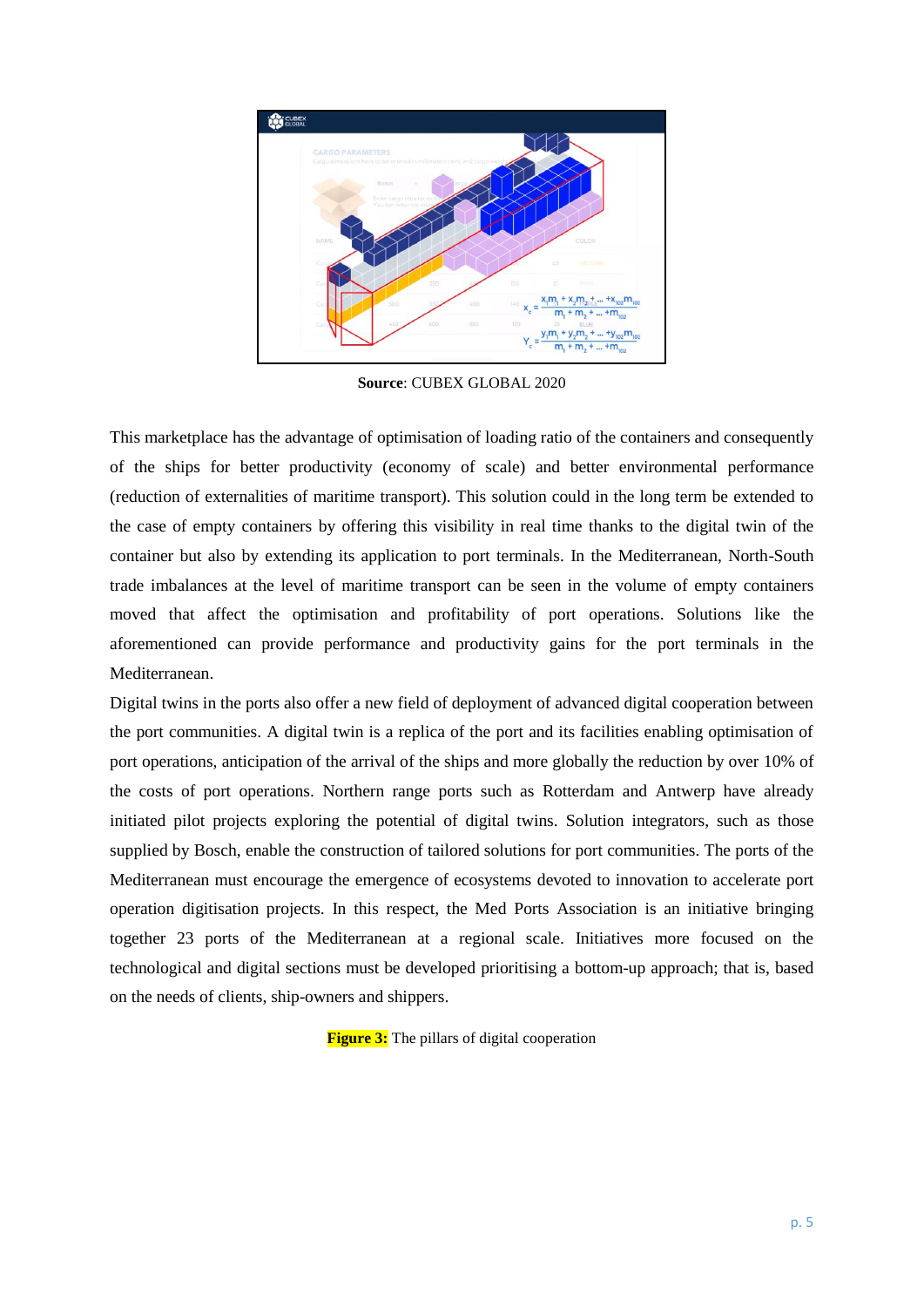

**Source**: Prepared by the author

## **Conclusions and Recommendations**

In this article, we have introduced some lessons drawn from the current COVID-19 pandemic and its impact on the global supply chains. Shaped to meet the challenges of optimisation and scale economies, the latter have so far rarely included risk management in the configuration of logistical networks. Since the appearance of the pandemic in early 2020, logistics professionals and researchers agree that a transition towards more resilient and increasingly digitised supply chains would enable risk management to be anticipated. This anticipation would enable prevention of disruptions along the supply chain in the case of pandemic or crises of a different nature (geopolitical, economic, and so on).

In this new logic, large sea ports and regional ports will have to work together in an ecosystemic approach. A mid- and long-term strategic planning is necessary between the ports of the Mediterranean. Innovation, R&D and scientific cooperation must be the pillars of this new port management model to be implemented, in which cooperation and competition must coexist in order to optimise the gains of each actor while seeking an optimal collective result at the level of the Western Mediterranean region.

Finally, we can formulate the following recommendations for the ports of the Mediterranean:

- Encourage port initiatives that prioritise a bottom-up approach combining strategic voluntariness of the ports, smart cooperation and open innovation.
- Accelerate the digital transformation of the port ecosystems in the Mediterranean.
- Foster the development of short sea shipping corridors in the Western Mediterranean including the large maritime ports and regional ports from the two shores of the Mediterranean.
- Promote shared port services and a door-to-door logistics to attract ship-owners.
- Strengthen the attraction/connectivity of the port hinterlands by proposing innovative logistical services/multimodal logistical poles/innovation clusters.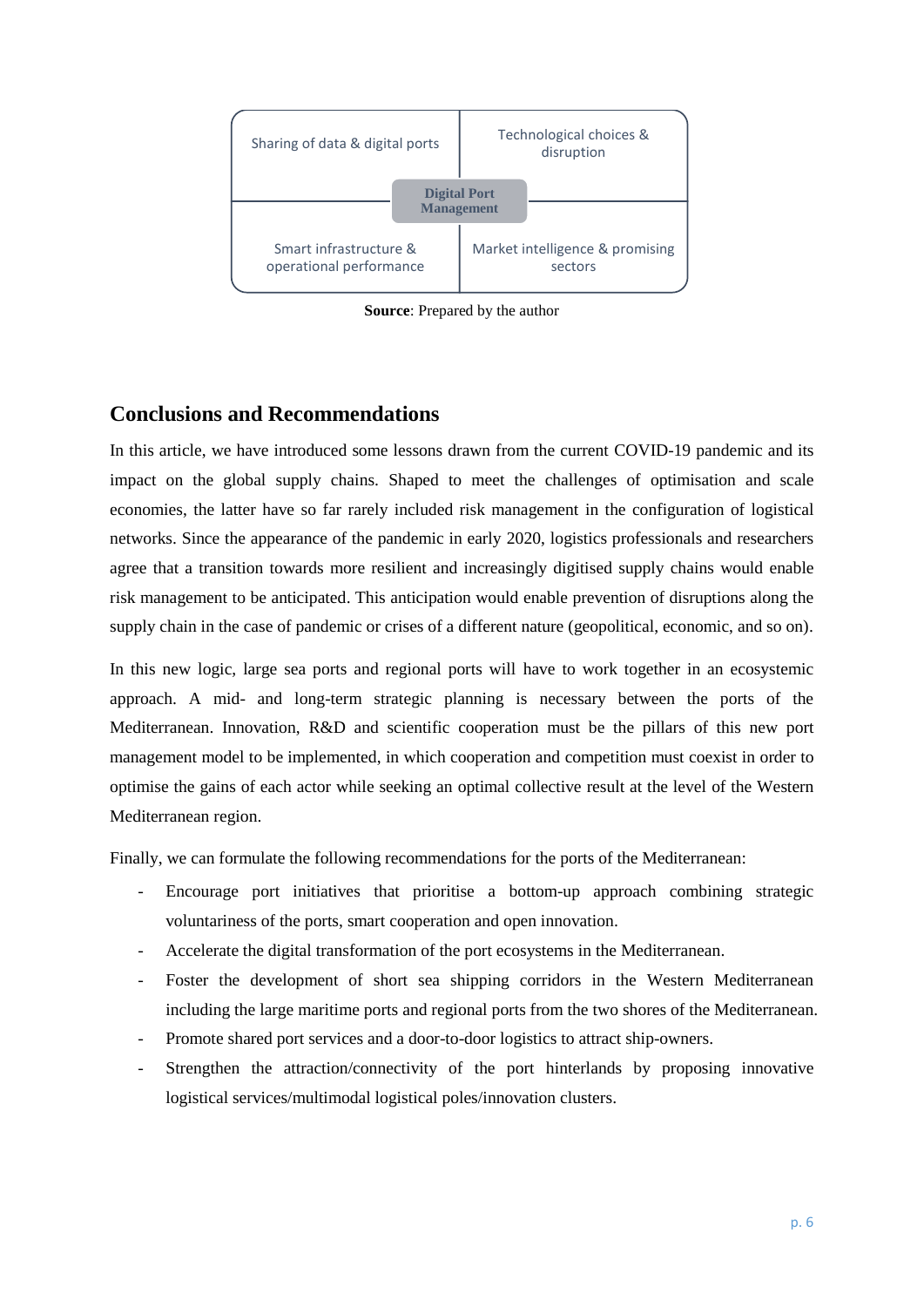## **References**

**Académie nationale de pharmacie.** (2020). Complexité de la chaîne d'approvisionnement pharmaceutique [PowerPoint slides]. Retrieved from [https://www.acadpharm.org/dos\\_public/DULIERE\\_Complexite\\_de\\_supply\\_chain\\_en\\_pharmacie\\_V2.](https://www.acadpharm.org/dos_public/DULIERE_Complexite_de_supply_chain_en_pharmacie_V2.pdf) [pdf](https://www.acadpharm.org/dos_public/DULIERE_Complexite_de_supply_chain_en_pharmacie_V2.pdf)

**Berger, H., Kang, K., & Rhee, C.** (2020, March 20). Blunting the Impact and Hard Choices: Early Lessons from China*. IMFBlog*. Retrieved from [https://blogs.imf.org/2020/03/20/blunting](https://blogs.imf.org/2020/03/20/blunting-the-impact-and-hard-choices-early-lessons-from-china/)[the-impact-and-hard-choices-early-lessons-from-china/](https://blogs.imf.org/2020/03/20/blunting-the-impact-and-hard-choices-early-lessons-from-china/)

**Chinese Customs.** (2020). *Monthly Statistics*. General Administration of Customs (People's Republic of China). Retrieved from <http://www.customs.gov.cn/customs/302249/302274/302278/302280/index.html>

**Deloitte and China Chain Store & Franchise Association.** (2020). Retrieved from (in Chinese) [https://www2.deloitte.com/content/dam/Deloitte/cn/Documents/consumer-business/deloitte](https://www2.deloitte.com/content/dam/Deloitte/cn/Documents/consumer-business/deloitte-cn-cb-ccfa-survey-covid-19-zh-200318.pdf)[cn-cb-ccfa-survey-covid-19-zh-200318.pdf](https://www2.deloitte.com/content/dam/Deloitte/cn/Documents/consumer-business/deloitte-cn-cb-ccfa-survey-covid-19-zh-200318.pdf)

**Fulconis, F., & Paché, G.** (2020, March 2). Coronavirus : un révélateur de la fragilité du système logistique mondial*. The Conversation*. Retrieved from [http://theconversation.com/coronavirus-un-revelateur-de-la-fragilite-du-systeme-logistique-mondial-](http://theconversation.com/coronavirus-un-revelateur-de-la-fragilite-du-systeme-logistique-mondial-132780)[132780](http://theconversation.com/coronavirus-un-revelateur-de-la-fragilite-du-systeme-logistique-mondial-132780)

**Institute for Supply Management.** (2020, March 11). COVID-19 Survey: Impacts on Global Supply Chains. Chains Retrieved from [https://www.instituteforsupplymanagement.org/news/NewsRoomDetail.cfm?ItemNumber=31171&SS](https://www.instituteforsupplymanagement.org/news/NewsRoomDetail.cfm?ItemNumber=31171&SSO=1)  $O=1$ 

**International Monetary Fund.** (2020, March 4). IMF Makes Available \$50 Billion to Help Address Coronavirus. Retrieved from **Francisco** Coronavirus. [https://www.imf.org/en/News/Articles/2020/03/04/sp030420-imf-makes-available-50-billion-to-help](https://www.imf.org/en/News/Articles/2020/03/04/sp030420-imf-makes-available-50-billion-to-help-address-coronavirus)[address-coronavirus](https://www.imf.org/en/News/Articles/2020/03/04/sp030420-imf-makes-available-50-billion-to-help-address-coronavirus)

**McKinsey & Company.** (2020). COVID-19: Implications for business. Executive Briefing. Retrieved from [https://www.mckinsey.com/business-functions/risk/our-insights/covid-19](https://www.mckinsey.com/business-functions/risk/our-insights/covid-19-implications-for-business) [implications-for-business](https://www.mckinsey.com/business-functions/risk/our-insights/covid-19-implications-for-business)

**National Bureau of Statistics of China.** (2020, 17 March). Total Retail Sales of Consumer Goods Went down by 20.5 percent in the First Two Months of 2020. Retrieved from [http://www.stats.gov.cn/english/PressRelease/202003/t20200317\\_1732694.html](http://www.stats.gov.cn/english/PressRelease/202003/t20200317_1732694.html)

**National Bureau of Statistics of China. (**2020, March 17). Investment in Fixed Assets from January to February 2020. Retrieved from [http://www.stats.gov.cn/english/PressRelease/202003/t20200317\\_1732659.html](http://www.stats.gov.cn/english/PressRelease/202003/t20200317_1732659.html)

**National Bureau of Statistics of China.** (2020, March 17). Industrial Production Operation in the First Two Months of 2020. Retrieved from [http://www.stats.gov.cn/english/PressRelease/202003/t20200317\\_1732640.html](http://www.stats.gov.cn/english/PressRelease/202003/t20200317_1732640.html)